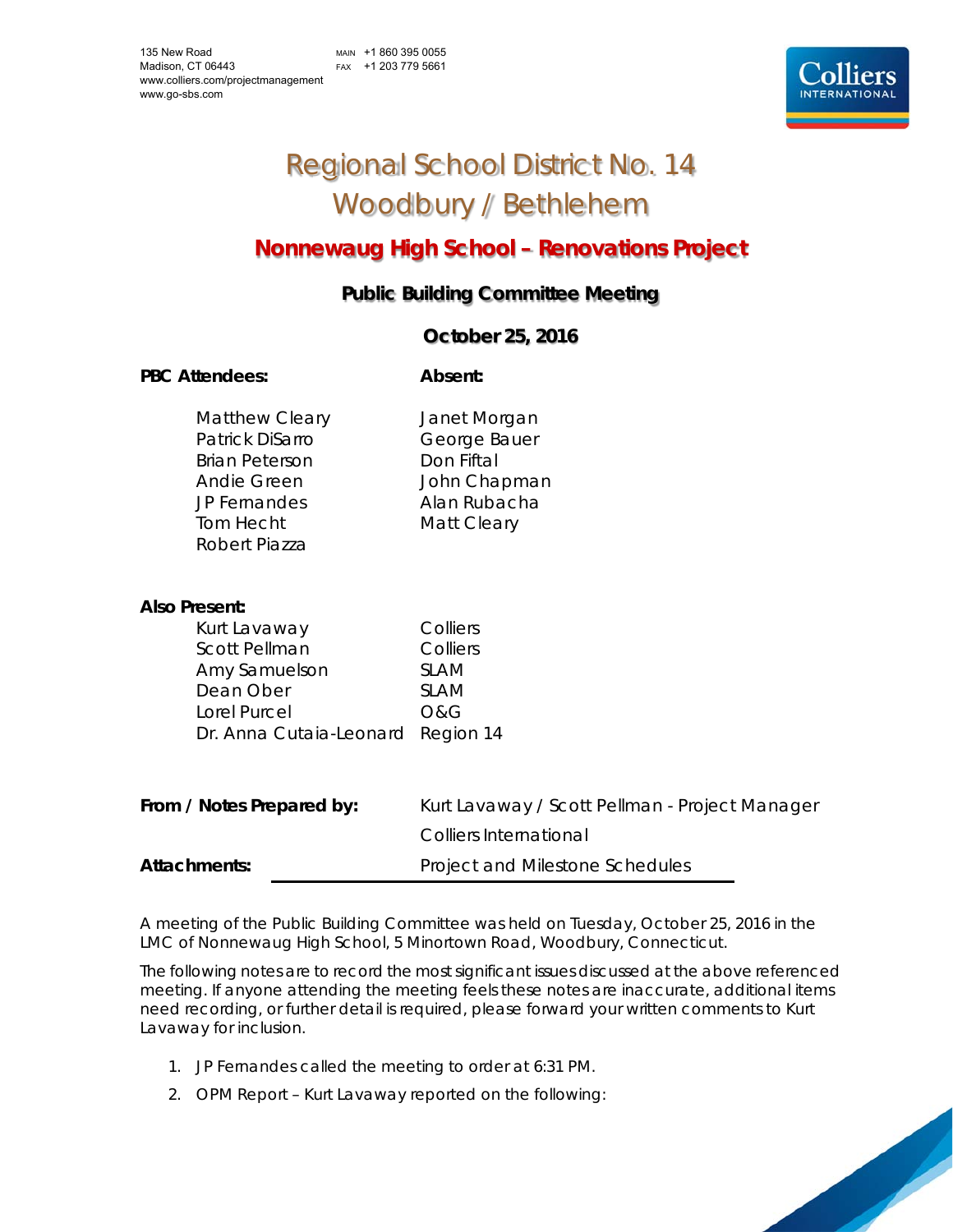

- The renovation status request binder was delivered to OSCGR on October 18, 2016, including a feasibility study compiled by Colliers from previous information received from earlier architect's studies. Colliers spoke to Kermit Thompson at OSCGR earlier today and Mr. Thompson stated that the application looked complete and he had no questions. He expects to have his approval within the next two weeks. Note: OSCGR is moving their office on November 11<sup>th</sup> and will be shut down for a few days around that week which may have an impact on timing for their review.
- Phase II ESA report, field work has been completed and the final report is expected by the end of the week. Preliminary report from them has been positive that samples are below the threshold limits for remediation but will need the final report to understand what is required.
- Interior hazardous material testing of caulk (black sticky stuff) around blue doors has come back negative, it is possible that the previous samples may have been contaminated in transit or at the lab. Some floor areas may not require remediation but will be noted on the updated hazardous materials report that is expected by the end of the week. The attic blown in insulation also came back negative for asbestos.
- The Commissioning agents contract has been signed and a kick-off meeting was held in late September. Questionnaires have been distributed to the team including the District facilities department to develop the owners project requirements (OPR). The completed OPR will be distributed to the design team and uploaded to the Colliers Drop Box site. The Commissioning Agent is also reviewing the schematic package and will be providing review comments.
- Geotechnical borings will be done on November 8th, they will bring 3 rigs to the site and complete the work in one day. Scott Pellman will coordinate the drilling schedule with Mike Molzon.
- The Schemaatic Design Documents have been loaded to the Colliers Drop Box site for the building committee to review. Any questions or comments on the Schematic Design package will be added to Colliers design review document.
- The surveyor is picking up a few items that were noted by the design team as incomplete on the survey.
- Schematic Design package design reviews are underway by Colliers, O&G and the Commissioning Agent
- O&G will set up a meeting with CHRO director to review the affirmative action plan in November. Wayne and Colliers will be included.
- Andy Green met with the Civil Engineer BSC and DEEP to review the septic system and reported on their discussions as follows:
	- o DEEP staff, had all existing documents on the system and Mike Molzen had the water usage for the past two years, BSC will review design calculations and will open up manhole covers to look at the system.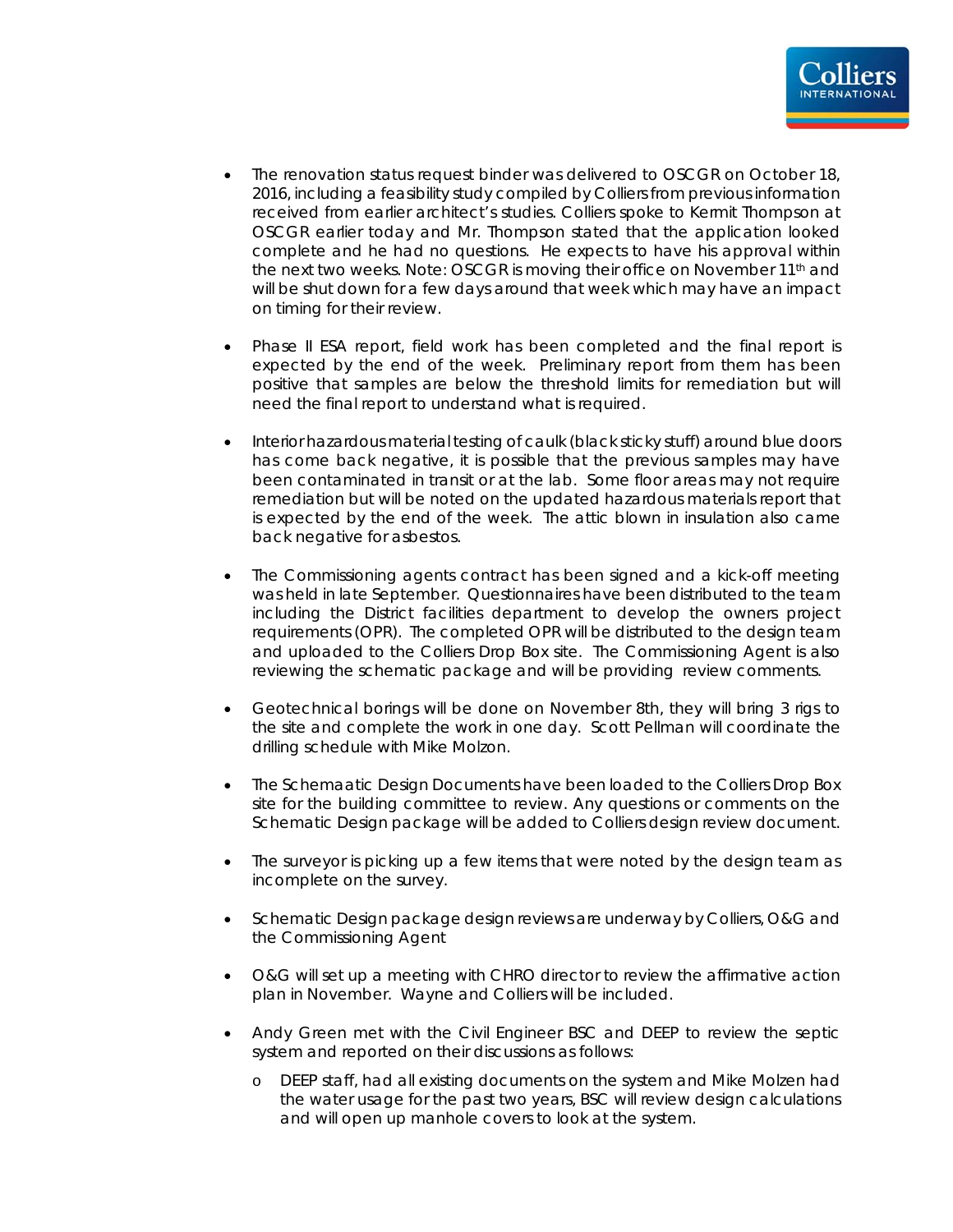

- Northeast Panel Inc., who was the original manufacturer of the metal roof, has been contacted. Colliers spoke to the PM who was involved in the original project and they are searching their records for the prior roofing warranty.
- The team is currently reviewing the estimates that were received Friday and Monday. The team will have an estimate reconciliation meeting on Wenesday, Oct. 26<sup>th</sup> to review the estimates in detail and produce one reconciled estimate.

Question: (Patrick DiSarro) Who will be compiling all future warranties?

Response – Colliers mentioned that all warranties will be placed in a 3-ring binder by the CM for all systems and may also be provided electronically during the project close-out phase.

- 3. Schedule Update
	- The overall Project schedule was reviewed along with the detailed Milestone schedule with tasks that have been completed shown as shaded and future milestones and meetings color coded for clarity. Colliers mentioned that the Milestone schedule is a fluid process and will be updated continuously up to the construction start where O&G will then produce the detailed Construction schedule. Kurt specifically pointed out all of the work in March 2017 that will be required for the early package approval and needs to be coordinated with the team and District to decide where adjustments are needed.
- 4. SLAM Design Update

Amy Samuelson presented the following:

- Slam presented a description of what is in the Schematic Design package, narrative and drawings. Each discipline provided descriptions of systems and a code narrative.
- The design is what was presented in the past with site alternates identified numerically, new track and field along with other desired sitework will have separate pricing for budget evaluations to try and include some of these items into the project as originally intended.
- Base scope site elements were presented in a separate slide highlighted in red for code required handicapped access including walkways and new patio to the west. Purple/Blue areas were highlighted to show required access drives and parking lots.
- An updated image was presented of the new exterior entrance with a curved canopy that follows the access drive and a lower canopy that protects the entry to the building.
- The first-floor plan shows re-use of classroom areas with the deeper column bay used for science and relocated bathrooms that are right sized. Central Office and Administration, Guidance and Nurse remain in approximately the same locations. Angled walls in selected classroom spaces are provided for flexibility and groups working at separate monitors or smart boards. Building alternates 3 and 4 involve the auditorium for the potential added program spaces that reduce the seating count. Access to the gymnasium was discussed, the design team will review directional signage and if there is a better pedestrian pathway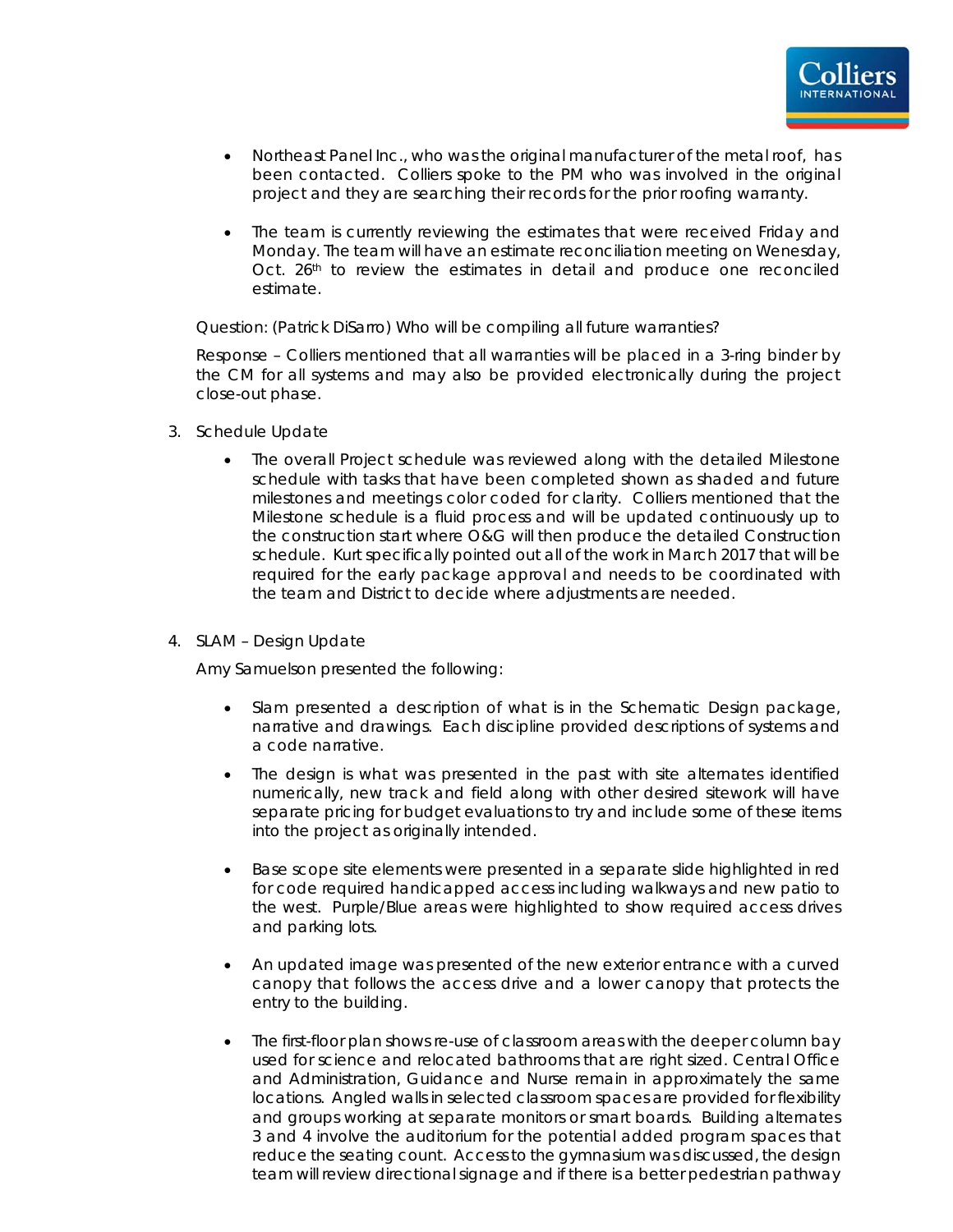

to the gymnasium. Additional parking will be provided adjacent to the gymnasium.

- Lower level will be completely renovated with a new fitness room on the West side and equal locker rooms for boys and girls to the East. The entrance to the lower level has been moved to the West to allow additional light into the corridor and fitness room. New culinary arts lab added at current terrace, adjacent to that is the new connector corridor to gain access to the cafeteria fro mthe academic building without going through the Student Services building. The current kitchen is in great shape and will be maintained.
- The second floor is very similar to the first with new science labs stacked above the labs on the first level.
- Interior renderings were presented of the main corridor with new wood slat railings to add warmth along with new wall elements that provide areas for lockers. All lockers will be located on the main circulation corridor. Interior images were reviewed for the auditorium that showed wood and clouds or reflector panels. The wall panels have a provision to add LED lighting. Looking to open up the ceiling in the cafeteria to open the space up. Images of the classrooms were presented that sowed the versatile teaching walls.

Question (Robert Piazza) Are the fields and items identified in the alternates list currently not in the budget?

Response - Colliers explained that the current project scope assumed within the budget is the same that was previously presented to the committee in August which did not inclue much fileds work due to the budget constraints imposed by the project delay. After the SD Phase estimates have been reviewed, the fields scope can again be reconciled with the building committee.

- 5. Update on Schematic Design Estimating Process
	- Colliers presented the process for reconciling the estimates and the format utilized. Estimates will be reviewed in detail in an all-day meeting on 10/26/16. All assumptions, quantities and unit costs will be reviewed and trends and value engineering potential will be discussed. Columns will track each estimate from SLAM and O&G with a third column showing the difference and a fourth showing the reconciled number. The process must also separate the central office from the high school project to account for the separate funding by the State. During this process a list will be generated of value engineering suggestions to reduce cost. The goal is to not have VE affecti reimbursement or the educational program. The list will be priced by the estimators and will be reviewed with the design team, District and Building Committee.
- 6. Other Business None
- 7. Public Comment None

The next meeting will be held at **6:30 PM** on **Tuesday November 8, 2016** in the High School Library Media Center, located at 5 Minor Town Road, Woodbury, CT. Additional meetings will be determined.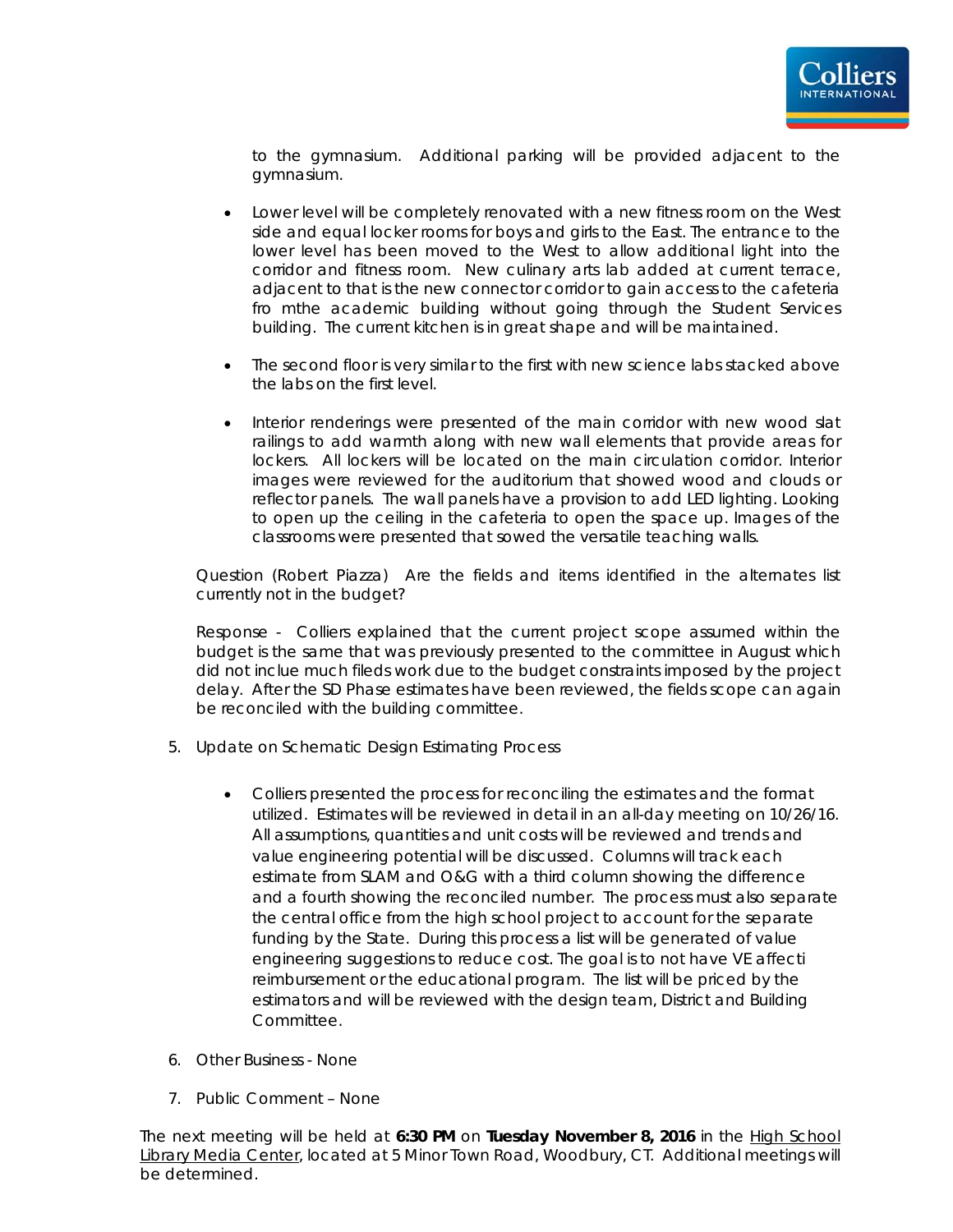

Meeting Adjourned at 8:07 PM.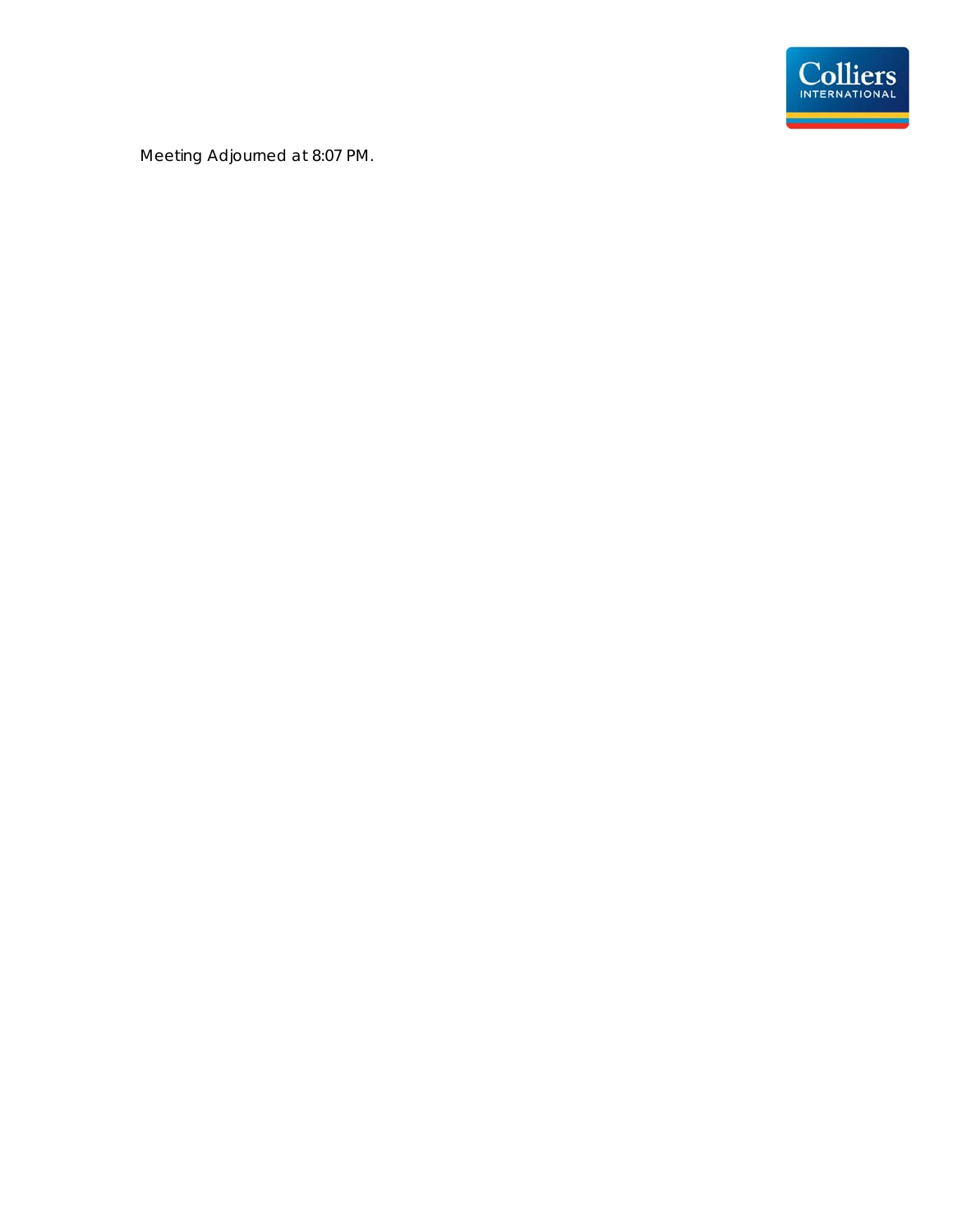| Updated 10/25/2016                                                  |                                                                                     |                                                                       |                           | 2016                |                       |                                               |            |                                                                           |                                |           |                      | 2017      |                   |                     |               |    |                                                                                     |                      | 2018                                                   |              |                     |                |                      |   |            |                                                                                                                                  |                     | 2019                   |             |                                               |                      |           |                                            |     |            |                      | 2020           |                                     |           |                  |
|---------------------------------------------------------------------|-------------------------------------------------------------------------------------|-----------------------------------------------------------------------|---------------------------|---------------------|-----------------------|-----------------------------------------------|------------|---------------------------------------------------------------------------|--------------------------------|-----------|----------------------|-----------|-------------------|---------------------|---------------|----|-------------------------------------------------------------------------------------|----------------------|--------------------------------------------------------|--------------|---------------------|----------------|----------------------|---|------------|----------------------------------------------------------------------------------------------------------------------------------|---------------------|------------------------|-------------|-----------------------------------------------|----------------------|-----------|--------------------------------------------|-----|------------|----------------------|----------------|-------------------------------------|-----------|------------------|
|                                                                     |                                                                                     | $\frac{1}{2}$ $\frac{1}{2}$ $\frac{1}{2}$ $\frac{1}{2}$ $\frac{1}{2}$ | $\frac{1}{2}$             | $\bar{z}$<br>∣ ਤੁ   |                       | $ \vec{z} $ $\frac{a}{b}$ $ \vec{z} $ $ \xi $ |            | $\frac{8}{9}$ $\frac{5}{9}$ $\frac{10}{10}$ $\frac{10}{9}$ $\frac{10}{9}$ |                                |           |                      |           |                   |                     |               |    |                                                                                     |                      | 들                                                      | Б            | gu<br>ခဲ့           | হ              | $\frac{8}{ }$<br>ec  |   |            | $\frac{1}{\sqrt{2}}$ $\left  \frac{1}{\sqrt{2}} \right $ $\left  \frac{1}{\sqrt{2}} \right $ $\left  \frac{1}{\sqrt{2}} \right $ | $\frac{1}{2}$       | 트<br>$\equiv$          |             | $\frac{4}{5}$<br>$\overline{\mathrm{S}}$      | $\tilde{S}$          | <b>BC</b> | $\overline{\overline{6}}$<br>ြင            | lar | Vely<br>۱Þ | $\epsilon$           | $\overline{B}$ | $\vert \overline{\mathbf{g}} \vert$ | ်ခို      | 8   <u>8</u>   8 |
| Design / Bid / Construction / Closeout                              |                                                                                     |                                                                       |                           |                     |                       |                                               |            | <b>Design-14 Mos</b>                                                      |                                |           |                      |           |                   | <b>Bid-3 Mos</b>    |               |    |                                                                                     |                      | <b>Construction-Phased-20 Mos</b>                      |              |                     |                |                      |   |            |                                                                                                                                  |                     |                        |             | <b>Closeout</b>                               |                      |           |                                            |     |            |                      |                |                                     |           |                  |
| Bldg Programming / Conceptual Design                                |                                                                                     |                                                                       |                           |                     |                       |                                               |            |                                                                           |                                |           |                      |           |                   |                     |               |    |                                                                                     |                      |                                                        |              |                     |                |                      |   |            |                                                                                                                                  |                     |                        |             |                                               |                      |           |                                            |     |            |                      |                |                                     |           |                  |
| <b>Grant Verification</b>                                           |                                                                                     |                                                                       | <b>State Grant Determ</b> |                     |                       |                                               |            |                                                                           |                                |           |                      |           |                   |                     |               |    |                                                                                     |                      |                                                        |              |                     |                |                      |   |            |                                                                                                                                  |                     |                        |             |                                               |                      |           |                                            |     |            |                      |                |                                     |           |                  |
| <b>Schematic Design (SD)</b>                                        |                                                                                     |                                                                       |                           |                     | <b>SD</b>             |                                               |            |                                                                           |                                |           |                      |           |                   |                     |               |    |                                                                                     |                      |                                                        |              |                     |                |                      |   |            |                                                                                                                                  |                     |                        |             |                                               |                      |           |                                            |     |            |                      |                |                                     |           |                  |
| OSCG Prep Meeting (8/9/16)                                          |                                                                                     |                                                                       |                           |                     |                       |                                               |            |                                                                           |                                |           |                      |           |                   |                     |               |    |                                                                                     |                      |                                                        |              |                     |                |                      |   |            |                                                                                                                                  |                     |                        |             |                                               |                      |           |                                            |     |            |                      |                |                                     |           |                  |
| SD Estimates / VE / SD Design Review                                |                                                                                     |                                                                       |                           |                     |                       |                                               |            |                                                                           |                                |           |                      |           |                   |                     |               |    |                                                                                     |                      |                                                        |              |                     |                |                      |   |            |                                                                                                                                  |                     |                        |             |                                               |                      |           |                                            |     |            |                      |                |                                     |           |                  |
| <b>Construction Manager Selection</b>                               |                                                                                     |                                                                       | CM                        |                     |                       |                                               |            |                                                                           |                                |           |                      |           |                   |                     |               |    |                                                                                     |                      |                                                        |              |                     |                |                      |   |            |                                                                                                                                  |                     |                        |             |                                               |                      |           |                                            |     |            |                      |                |                                     |           |                  |
| Permitting                                                          |                                                                                     |                                                                       |                           |                     |                       |                                               | Permitting |                                                                           |                                | Approvals |                      |           |                   |                     | <b>Bldg</b>   |    |                                                                                     |                      |                                                        |              |                     |                |                      |   |            |                                                                                                                                  |                     |                        |             |                                               |                      |           |                                            |     |            |                      |                |                                     |           |                  |
| Community Outreach                                                  |                                                                                     |                                                                       |                           |                     |                       | $\bullet$                                     |            |                                                                           |                                |           | $\bullet$            |           |                   |                     |               |    |                                                                                     |                      |                                                        |              |                     |                |                      |   |            |                                                                                                                                  |                     |                        |             |                                               |                      |           |                                            |     |            |                      |                |                                     |           |                  |
| Design Development (DD)                                             |                                                                                     |                                                                       |                           |                     |                       |                                               | <b>DD</b>  |                                                                           |                                |           |                      |           |                   |                     |               |    |                                                                                     |                      |                                                        |              |                     |                |                      |   |            |                                                                                                                                  |                     |                        |             |                                               |                      |           |                                            |     |            |                      |                |                                     |           |                  |
| <b>File Construction Start Extension w/OSCG</b>                     |                                                                                     |                                                                       |                           |                     |                       |                                               |            |                                                                           |                                |           |                      |           |                   |                     |               |    |                                                                                     |                      |                                                        |              |                     |                |                      |   |            |                                                                                                                                  |                     |                        |             |                                               |                      |           |                                            |     |            |                      |                |                                     |           |                  |
| DD Estimate / VE / DD Design Review                                 |                                                                                     |                                                                       |                           |                     |                       |                                               |            |                                                                           |                                |           |                      |           |                   |                     |               |    |                                                                                     |                      |                                                        |              |                     |                |                      |   |            |                                                                                                                                  |                     |                        |             |                                               |                      |           |                                            |     |            |                      |                |                                     |           |                  |
| <b>OSCG DDR Meeting</b>                                             |                                                                                     |                                                                       |                           |                     |                       |                                               |            |                                                                           |                                |           |                      |           |                   |                     |               |    |                                                                                     |                      |                                                        |              |                     |                |                      |   |            |                                                                                                                                  |                     |                        |             |                                               |                      |           |                                            |     |            |                      |                |                                     |           |                  |
| <b>Construction Documents (CD)</b>                                  |                                                                                     |                                                                       |                           |                     |                       |                                               |            |                                                                           |                                |           | CD                   |           |                   |                     |               |    |                                                                                     |                      |                                                        |              |                     |                |                      |   |            |                                                                                                                                  |                     |                        |             |                                               |                      |           |                                            |     |            |                      |                |                                     |           |                  |
| CD Estimates / VE / CD Review                                       |                                                                                     |                                                                       |                           |                     |                       |                                               |            |                                                                           |                                |           |                      |           |                   |                     |               |    |                                                                                     |                      |                                                        |              |                     |                |                      |   |            |                                                                                                                                  |                     |                        |             |                                               |                      |           |                                            |     |            |                      |                |                                     |           |                  |
| <b>OSCG PCR &amp; 3rd Party Review for Bidding</b>                  |                                                                                     |                                                                       |                           |                     |                       |                                               |            |                                                                           |                                |           |                      |           |                   |                     |               |    |                                                                                     |                      |                                                        |              |                     |                |                      |   |            |                                                                                                                                  |                     |                        |             |                                               |                      |           |                                            |     |            |                      |                |                                     |           |                  |
| <b>OSCG PCR Meeting</b>                                             |                                                                                     |                                                                       |                           |                     |                       |                                               |            |                                                                           |                                |           |                      |           |                   |                     |               |    |                                                                                     |                      |                                                        |              |                     |                |                      |   |            |                                                                                                                                  |                     |                        |             |                                               |                      |           |                                            |     |            |                      |                |                                     |           |                  |
|                                                                     |                                                                                     |                                                                       |                           |                     |                       |                                               |            |                                                                           |                                |           |                      |           |                   | Bid /<br><b>GMP</b> |               |    |                                                                                     |                      |                                                        |              |                     |                |                      |   |            |                                                                                                                                  |                     |                        |             |                                               |                      |           |                                            |     |            |                      |                |                                     |           |                  |
| <b>Bidding &amp; GMP Negotiations</b><br><b>Early Package</b>       |                                                                                     |                                                                       |                           |                     |                       |                                               |            |                                                                           |                                |           |                      |           |                   |                     |               |    |                                                                                     |                      |                                                        |              |                     |                |                      |   |            |                                                                                                                                  |                     |                        |             |                                               |                      |           |                                            |     |            |                      |                |                                     |           |                  |
|                                                                     |                                                                                     |                                                                       |                           |                     |                       |                                               | <b>DD</b>  |                                                                           |                                |           |                      |           |                   |                     |               |    |                                                                                     |                      |                                                        |              |                     |                |                      |   |            |                                                                                                                                  |                     |                        |             |                                               |                      |           |                                            |     |            |                      |                |                                     |           |                  |
| Design Development (DD)                                             |                                                                                     |                                                                       |                           |                     |                       |                                               |            |                                                                           |                                |           |                      |           |                   |                     |               |    |                                                                                     |                      |                                                        |              |                     |                |                      |   |            |                                                                                                                                  |                     |                        |             |                                               |                      |           |                                            |     |            |                      |                |                                     |           |                  |
| DD Estimate / VE / DD Design Review                                 |                                                                                     |                                                                       |                           |                     |                       |                                               |            |                                                                           |                                |           |                      |           |                   |                     |               |    |                                                                                     |                      |                                                        |              |                     |                |                      |   |            |                                                                                                                                  |                     |                        |             |                                               |                      |           |                                            |     |            |                      |                |                                     |           |                  |
| <b>OSCG DDR Meeting</b>                                             |                                                                                     |                                                                       |                           |                     |                       |                                               |            |                                                                           | $CD -$                         |           |                      |           |                   |                     |               |    |                                                                                     |                      |                                                        |              |                     |                |                      |   |            |                                                                                                                                  |                     |                        |             |                                               |                      |           |                                            |     |            |                      |                |                                     |           |                  |
| <b>Construction Documents (CD)</b>                                  |                                                                                     |                                                                       |                           |                     |                       |                                               |            |                                                                           |                                |           |                      |           |                   |                     |               |    |                                                                                     |                      |                                                        |              |                     |                |                      |   |            |                                                                                                                                  |                     |                        |             |                                               |                      |           |                                            |     |            |                      |                |                                     |           |                  |
| CD Estimates / VE / CD Review                                       |                                                                                     |                                                                       |                           |                     |                       |                                               |            |                                                                           |                                |           |                      |           |                   |                     |               |    |                                                                                     |                      |                                                        |              |                     |                |                      |   |            |                                                                                                                                  |                     |                        |             |                                               |                      |           |                                            |     |            |                      |                |                                     |           |                  |
| <b>OSCG PRC &amp; 3rd Party Review</b>                              |                                                                                     |                                                                       |                           |                     |                       |                                               |            |                                                                           |                                |           |                      |           |                   |                     |               |    |                                                                                     |                      |                                                        |              |                     |                |                      |   |            |                                                                                                                                  |                     |                        |             |                                               |                      |           |                                            |     |            |                      |                |                                     |           |                  |
| <b>OSCG PCR Meeting</b><br><b>Bidding - Early Abatement Package</b> |                                                                                     |                                                                       |                           |                     |                       |                                               |            |                                                                           |                                |           |                      |           |                   |                     |               |    |                                                                                     |                      |                                                        |              |                     |                |                      |   |            |                                                                                                                                  |                     |                        |             |                                               |                      |           |                                            |     |            |                      |                |                                     |           |                  |
| Abatement / Temp Construction                                       |                                                                                     |                                                                       |                           |                     |                       |                                               |            |                                                                           |                                |           | <b>Bid</b>           |           |                   |                     |               |    |                                                                                     |                      | Construction Phasing to be further determined based on |              |                     |                |                      |   |            |                                                                                                                                  |                     |                        |             |                                               |                      |           |                                            |     |            |                      |                |                                     |           |                  |
| 10 day notification                                                 |                                                                                     |                                                                       |                           |                     |                       |                                               |            |                                                                           |                                |           |                      |           |                   |                     |               |    |                                                                                     |                      |                                                        |              |                     |                |                      |   |            |                                                                                                                                  |                     |                        |             |                                               |                      |           |                                            |     |            |                      |                |                                     |           |                  |
| <b>Construction Phase</b>                                           |                                                                                     |                                                                       |                           |                     |                       |                                               |            |                                                                           |                                |           |                      |           |                   |                     |               |    |                                                                                     |                      |                                                        |              |                     |                |                      |   |            |                                                                                                                                  |                     |                        |             |                                               |                      |           |                                            |     |            |                      |                |                                     |           |                  |
| <b>Abatement</b>                                                    |                                                                                     |                                                                       |                           |                     |                       |                                               |            |                                                                           |                                |           |                      | Abate     |                   |                     |               |    |                                                                                     |                      |                                                        | <b>Abate</b> |                     |                |                      |   |            |                                                                                                                                  |                     |                        |             |                                               |                      |           |                                            |     |            |                      |                |                                     |           |                  |
| <b>Early Construction</b>                                           |                                                                                     |                                                                       |                           |                     |                       |                                               |            |                                                                           |                                |           |                      |           | <b>Temp Const</b> |                     |               |    |                                                                                     |                      |                                                        |              |                     |                |                      |   |            |                                                                                                                                  |                     |                        |             |                                               |                      |           |                                            |     |            |                      |                |                                     |           |                  |
| <b>Construction</b>                                                 |                                                                                     |                                                                       |                           |                     |                       |                                               |            |                                                                           |                                |           |                      |           |                   |                     |               |    |                                                                                     |                      |                                                        |              | <b>Construction</b> |                |                      |   |            |                                                                                                                                  |                     |                        |             |                                               |                      |           |                                            |     |            |                      |                |                                     |           |                  |
| Private / Park & Rec Final use of fields                            |                                                                                     |                                                                       |                           |                     |                       |                                               |            |                                                                           |                                |           |                      |           |                   |                     |               |    |                                                                                     |                      |                                                        |              |                     |                |                      |   |            |                                                                                                                                  |                     |                        |             |                                               |                      |           |                                            |     |            |                      |                |                                     |           |                  |
| <b>Fields Construction</b>                                          |                                                                                     |                                                                       |                           |                     |                       |                                               |            |                                                                           |                                |           |                      |           |                   |                     |               |    |                                                                                     |                      |                                                        |              |                     |                |                      |   |            |                                                                                                                                  |                     |                        |             |                                               |                      |           |                                            |     |            |                      |                |                                     |           |                  |
| <b>Fields Use-Synthetic</b>                                         |                                                                                     |                                                                       |                           |                     |                       |                                               |            |                                                                           |                                |           |                      |           |                   |                     |               |    |                                                                                     |                      |                                                        |              | $\blacklozenge$     |                |                      |   |            |                                                                                                                                  |                     |                        |             | $\blacklozenge$                               |                      |           |                                            |     |            |                      |                |                                     |           |                  |
| <b>Fields Use-Sod</b>                                               |                                                                                     |                                                                       |                           |                     |                       |                                               |            |                                                                           |                                |           |                      |           |                   |                     |               |    |                                                                                     |                      |                                                        |              |                     |                | Growing Season-Sod ♦ |   |            |                                                                                                                                  |                     |                        |             |                                               |                      |           | Growing Season-Sod ♦                       |     |            |                      |                |                                     |           |                  |
| <b>Fields Use-Seed</b>                                              |                                                                                     |                                                                       |                           |                     |                       |                                               |            |                                                                           |                                |           |                      |           |                   |                     |               |    |                                                                                     |                      |                                                        |              |                     |                |                      |   |            |                                                                                                                                  | Growing Season-Seed |                        |             | $\bullet$                                     |                      |           | <b>Growing Season-Seed</b>                 |     |            |                      |                |                                     | $\bullet$ |                  |
|                                                                     |                                                                                     |                                                                       |                           |                     |                       |                                               |            |                                                                           |                                |           | $\otimes$            |           |                   |                     |               |    |                                                                                     |                      | $\otimes$                                              |              |                     |                |                      |   |            |                                                                                                                                  |                     | $\otimes$              |             |                                               |                      |           |                                            |     |            |                      |                |                                     |           |                  |
| FF&E & Move Out / Move In                                           |                                                                                     |                                                                       |                           |                     |                       |                                               |            |                                                                           |                                |           |                      |           | $\bigoplus$       |                     | ⊕             |    |                                                                                     |                      | Design   Procure                                       |              | $\bigoplus$         |                |                      |   |            |                                                                                                                                  |                     | <b>Procure</b>         | $\bigoplus$ |                                               |                      |           |                                            |     |            |                      |                |                                     |           |                  |
| FF&E Design/ Procurement & Install                                  |                                                                                     |                                                                       |                           |                     |                       |                                               |            |                                                                           |                                |           |                      |           |                   |                     |               |    |                                                                                     |                      |                                                        |              |                     |                |                      |   |            |                                                                                                                                  |                     |                        |             |                                               |                      |           |                                            |     |            |                      |                |                                     |           |                  |
| <b>Full Occupancy</b>                                               |                                                                                     |                                                                       |                           |                     |                       | <b>Current Status</b>                         |            |                                                                           |                                |           |                      |           |                   |                     |               |    |                                                                                     |                      |                                                        |              |                     |                |                      |   |            |                                                                                                                                  |                     |                        |             |                                               |                      |           |                                            |     |            |                      |                |                                     |           |                  |
| Closeout / OSCG Audit                                               |                                                                                     |                                                                       |                           |                     |                       |                                               |            |                                                                           |                                |           |                      |           |                   |                     |               |    |                                                                                     |                      |                                                        |              |                     |                |                      |   |            |                                                                                                                                  |                     |                        |             | <b>Closeout</b>                               |                      |           |                                            |     |            |                      |                |                                     |           |                  |
| <b>OSCG Reimbursement Submissions</b>                               | $\frac{1}{2}$ $\frac{1}{2}$ $\frac{1}{2}$ $\frac{1}{2}$ $\frac{1}{2}$ $\frac{1}{2}$ |                                                                       | key                       |                     | $\blacklozenge$<br>Βm | ∣♦<br>$\frac{1}{9}$                           |            | $\bullet$                                                                 | $ \frac{1}{29} $ $\frac{6}{9}$ |           | ≬¶<br>$\overline{5}$ |           | de la             | $ \n\mathfrak{F} $  | $\frac{3}{9}$ | ec | $\frac{1}{2}$ $\frac{1}{2}$ $\frac{1}{2}$ $\frac{1}{2}$ $\frac{1}{2}$ $\frac{1}{2}$ | $\frac{1}{\sqrt{g}}$ | $\overline{5}$                                         |              | $\bullet$<br>gur    | ٠              | ş<br>9g              | ೯ | ۰<br>မှို့ | ۰<br>희                                                                                                                           | Λāγ                 | $\overline{5}$         |             | $\bullet$                                     | $\tilde{\mathsf{S}}$ |           | $\frac{a}{2}$<br>$\overline{\overline{a}}$ | lār |            | $\frac{1}{\sqrt{5}}$ |                |                                     |           |                  |
|                                                                     |                                                                                     | ₹ ا                                                                   |                           | l §<br>∣ ਤੁ<br>2016 | <b>Gep</b>            | Ō                                             |            |                                                                           |                                |           |                      | E<br>2017 |                   |                     |               |    |                                                                                     | ₫                    | 2018                                                   | 4 E          | Sep                 | $\overline{5}$ |                      |   |            | ݹ                                                                                                                                |                     | $\overline{z}$<br>2019 |             | $\frac{1}{2}$ $\frac{6}{5}$<br>$\overline{c}$ |                      |           |                                            |     | इ          |                      | 2020           |                                     | 53788828  |                  |

# Region 14 - Nonnewaug High School - Proposed Project Schedule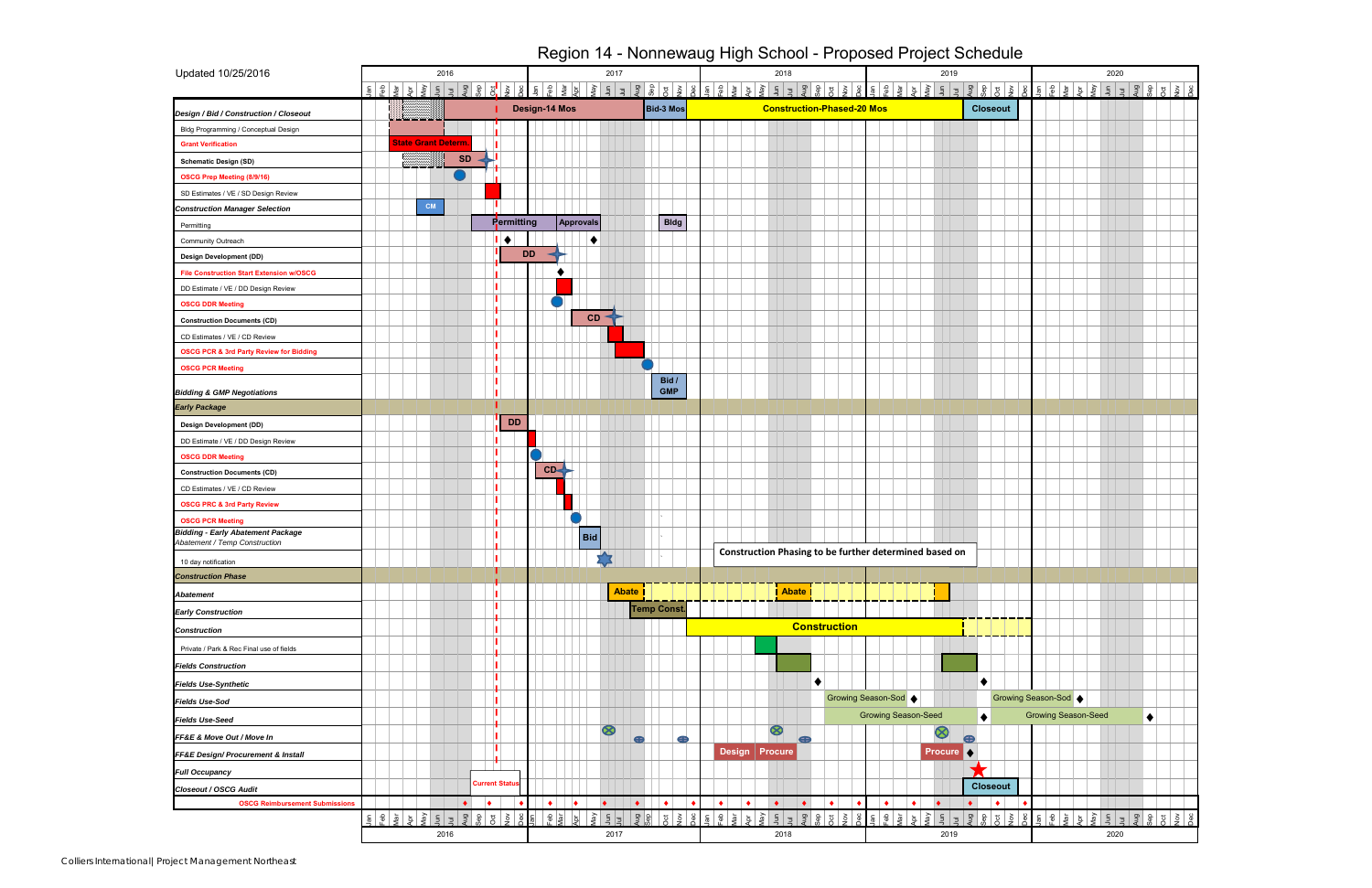**Nonnewaug High School Additions & Renovations Completed Tasks Completed Tasks Design, Bidding & Construction Phases Milestone schedule 1996 1997 1998 1998 1998 1999 1999 1999 1999 1999 1999 1999 1999 1999 1999 1999 1999 1999 1999 1999 1999 1999 1999 1** October 25, 2016 Update Working Group (District/ BC Chair

|    |                                                        |          |                                    | / BC Vice Chair / Project Team)                |
|----|--------------------------------------------------------|----------|------------------------------------|------------------------------------------------|
| I. | <b>Program / Grant Verification</b>                    |          | March 1 thru June 21, 2016         |                                                |
| П. | <b>Schematic Design (SD) Phase</b>                     |          | June 22 thru October 31, 2016      |                                                |
|    | 1 NBC Meeting                                          |          | June 21, 2016                      | Final Program Presentation                     |
|    | 2 Start SD Phase                                       |          | June 22, 2016                      |                                                |
|    | 3 Issue RFQ/P for Commissioning Services               |          | June 22, 2016                      |                                                |
|    | 4 Working Group Meeting                                |          | June 30, 2016                      | Review plan and site test fits                 |
|    | 5 Open CxA Proposal Responses                          |          | July 12, 2016                      |                                                |
|    | <b>6 NBC Meeting</b>                                   |          | July 19, 2016                      | <b>SLAM Plan Test Fit Presentation</b>         |
|    | 7 Review / Select CxA Proposal Responses w/NBC         |          | July 19, 2016                      |                                                |
|    | 8 Working Group Meeting                                |          | July 29, 2016                      | SLAM / O&G Construction Budget review          |
|    | 9 NBC Meeting                                          |          | August 2, 2016                     |                                                |
|    | 10 User Meetings                                       |          | August 1 thru September 2, 2016    | Start Admin / Staff User Meetings              |
|    | 11 Hazmat Report Due                                   |          | August 8, 2016                     |                                                |
|    | 12 OSCG Prep Meeting                                   |          | <b>August 9, 2016</b>              |                                                |
|    | 13 Project Team Coordination Meeting                   |          | August 12, 2016                    | Conceptual Estimate Development                |
|    | 14 Working Group Meeting                               |          | <b>August 15, 2016</b>             | Review O&G conceptual construction cost anayls |
|    | 15 Project Team Coordination Meeting                   |          | August 17, 2016                    |                                                |
|    | 16 Phasing Meeting                                     |          | August 23, 2016                    | Identify swing space availability              |
|    | 17 Working Group Meeting                               | 4 Months | August 24, 2016                    | Review community outreach plan                 |
|    | 18 Working Group Meeting                               |          | August 26, 2016                    | Review O&G conceptual construction cost anayls |
|    | 19 NBC Meeting                                         |          | <b>August 30, 2016</b>             | Hazmat Survey Results / Conceptual Project Cos |
|    | 20 Award CxA contract                                  |          | September, 2016                    | Following NBC Approval                         |
|    | 21 Project Team Coordination Meeting                   |          | September 8, 2016                  |                                                |
|    | 22 Submit Revised Grant Applications / District Letter |          | September 12, 2016                 |                                                |
|    | 23 NBC Meeting                                         |          | September 13, 2016                 |                                                |
|    | 24 Community Outreach Focus Group Mtg                  |          | September 13, 2016                 | "Focus Group" meeting                          |
|    | 25 SLAM - User Meetings                                |          | September 14, 2016                 |                                                |
|    | 26 Project Team Coordination Meeting                   |          | September 16, 2016                 |                                                |
|    | 27 Town Building / Planning Department Meetings        |          | September 19, 2016                 |                                                |
|    | 28 Project Team Coordination Meeting                   |          | September 23, 2016                 |                                                |
|    | 29 Campus Security Meeting                             |          | September - (TBD)                  |                                                |
|    | 30 NBC Meeting                                         |          | September 27, 2016                 | Award Geotech Engineer                         |
|    | 31 Community Outreach Focus Group Mtg                  |          | September 27, 2016                 |                                                |
|    | 32 Project Team Coordination Meeting                   |          | September 28, 2016                 | Note Day of Week Change                        |
|    | 33 Commissioining Kick-off / High Performance Mtg      |          | September 29, 2016                 |                                                |
|    | 34 Receive SD Set for Estimating                       |          | September 30, 2016                 |                                                |
|    | 35 Start SD Design Review                              |          | September 30 thru October 21, 2016 |                                                |
|    | 36 Project Team Coordination Meeting                   |          | October 7, 2016                    |                                                |
|    | 37 School Holiday                                      |          | October 10, 2016                   | School Closed                                  |
|    | <b>38 NBC Meeting</b>                                  |          | <b>October 11, 2016</b>            | Canceled                                       |
|    | 39 Renovation Status Submission to OSCG                |          | October 18, 2016                   | <b>Hand Delivered</b>                          |
|    | 40 SD Estimates due from Estimators                    |          | October 21, 2016                   |                                                |
|    | 41 Project Team Coordination Meeting                   | Month    | October 21, 2016                   |                                                |
|    | 42 Working Group Meeting                               |          | October 24, 2016                   | Review with District, JC and JP                |
|    | 43 NBC Meeting                                         |          | <b>October 25, 2016</b>            |                                                |
|    | 44 SD Reconciliation Meeting                           |          | October 26, 2016                   |                                                |
|    | 45 SD VE Efforts Complete                              |          | October 27 thru November 4, 2016   |                                                |
|    | 46 Working Group Meeting                               |          | October 28, 2016                   | Review SD Estimate and VE                      |
|    | 47 Phase II ESA Complete                               |          | October 31, 2016 (Est.)            |                                                |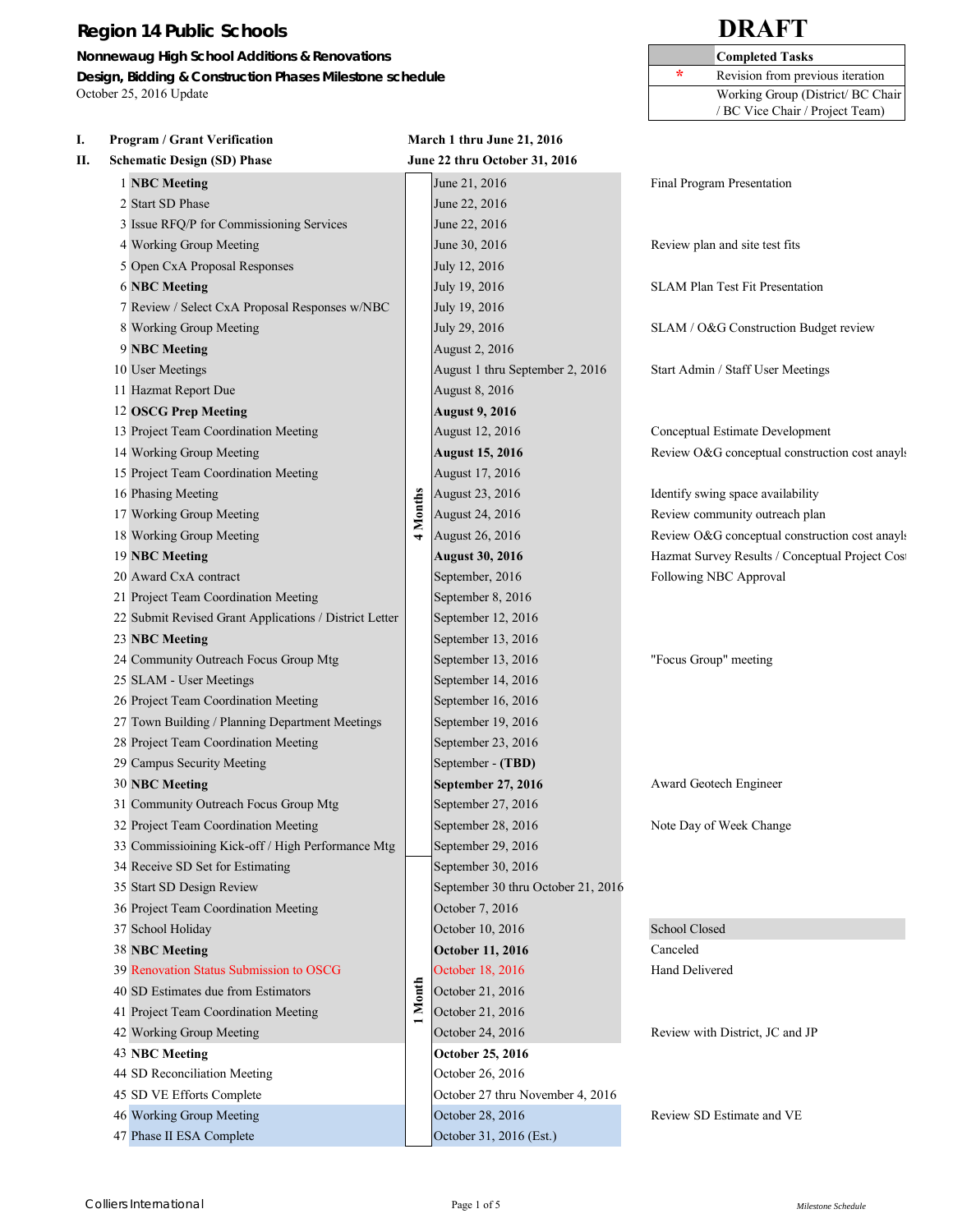| <b>Region 14 Public Schools</b>                          |                          |                                      |                      | <b>DRAFT</b>                                 |  |  |  |  |
|----------------------------------------------------------|--------------------------|--------------------------------------|----------------------|----------------------------------------------|--|--|--|--|
| Nonnewaug High School Additions & Renovations            |                          |                                      |                      | <b>Completed Tasks</b>                       |  |  |  |  |
| Design, Bidding & Construction Phases Milestone schedule |                          |                                      | ÷                    | Revision from previous iteration             |  |  |  |  |
| October 25, 2016 Update                                  |                          |                                      |                      | Working Group (District/ BC Chair            |  |  |  |  |
|                                                          |                          |                                      |                      | / BC Vice Chair / Project Team)              |  |  |  |  |
| 48 Working Group Meeting                                 |                          | November 4, 2016 (Pending)           |                      | If needed to review additonal VE             |  |  |  |  |
| 49 Community Outreach Focus Group Mtg                    |                          | November 7, 2016 (TBD)               |                      | Nov. 9 - alternate date?                     |  |  |  |  |
| 50 NBC Meeting (SD Estimate Review)                      | week                     | <b>November 8, 2016</b>              |                      | Election Day / Teacher Prof. Learning Day    |  |  |  |  |
| 51 Geotech Borings                                       | $\overline{\phantom{0}}$ | November 8, 2016                     |                      |                                              |  |  |  |  |
| 52 Approval to Proceed to DD Phase                       |                          | <b>November 9, 2016</b>              |                      | Pending SD estimate and VE results           |  |  |  |  |
| III. Design Development (DD) Phase                       |                          | November 9, 2016 thru March 31, 2017 |                      |                                              |  |  |  |  |
| 1 Start DD Documents                                     |                          | November 9, 2016                     |                      |                                              |  |  |  |  |
| 2 CHRO Meeting                                           |                          | November 10, 2016 (TBD)              |                      | District / O&G kick-off meeting              |  |  |  |  |
| 3 Geotech Borings                                        |                          | November 11, 2016                    | <b>School Closed</b> |                                              |  |  |  |  |
| 4 Project Team Coordination Meeting                      |                          | November 11, 2016                    |                      |                                              |  |  |  |  |
| 5 Working Group Meeting                                  |                          | November 14, 2016 (TBD)              |                      |                                              |  |  |  |  |
| <b>6 NBC Meeting</b>                                     |                          | <b>November 15, 2016</b>             |                      |                                              |  |  |  |  |
| 7 Project Team Coordination Meeting                      |                          | November 18, 2016                    |                      |                                              |  |  |  |  |
| 8 High Performance Bldg. Meeting                         |                          | November 21, 2016                    |                      | Update points list                           |  |  |  |  |
| 9 Holiday Break                                          |                          | Nov. 24 thru Nov. 25, 2016           |                      | Nov. 23 - Early Dismissal                    |  |  |  |  |
| 10 Renovation Status Approval                            |                          | November 28, 2016 (est.)             |                      | 30 Business days from 10/18                  |  |  |  |  |
| 11 NBC Meeting                                           |                          | <b>November 29, 2016</b>             |                      |                                              |  |  |  |  |
| <b>12 Public Information Session</b>                     |                          | <b>November (TBD)</b>                |                      | Review potential dates with BC               |  |  |  |  |
| 13 Project Team Coordination Meeting                     |                          | December 2, 2016                     |                      |                                              |  |  |  |  |
| 14 Security Meeting                                      |                          | December 5, 2016                     |                      | RO / Admin / BOE Security Committee          |  |  |  |  |
| 15 Project Team Coordination Meeting                     |                          | December 9, 2016                     |                      |                                              |  |  |  |  |
| 16 NBC Meeting                                           |                          | <b>December 13, 2016</b>             |                      |                                              |  |  |  |  |
| 17 Project Team Coordination Meeting                     |                          | December 16, 2016                    |                      |                                              |  |  |  |  |
| 18 Holiday Break                                         |                          | Dec. 26 thru January 2, 2017         |                      | Dec. 23, 2016 - Early Dismissal              |  |  |  |  |
| 19 Send Early Bid Package DD set to Estimators           |                          | January 3, 2017                      |                      |                                              |  |  |  |  |
| 20 Start Early Bid Package DD Design Review              |                          | January 3 thru January 13, 2017      |                      |                                              |  |  |  |  |
| 21 Project Team Coordination Meeting                     |                          | January 6, 2017                      |                      |                                              |  |  |  |  |
| 22 NBC Meeting                                           |                          | January 10, 2017                     |                      |                                              |  |  |  |  |
| 23 Project Team Coordination Meeting                     |                          | January 13, 2017                     |                      | Early Dismissal - Teacher Prof. Learning Day |  |  |  |  |
| 24 School Holiday                                        | <b>Months</b>            | January 16, 2017                     | School Closed        |                                              |  |  |  |  |
| 25 High School Mid Terms                                 | 4                        | January 17 thru January 23, 2017     | Early Dismissal      |                                              |  |  |  |  |
| 26 Early Bid Package DD Estimates due from Estimator     |                          | January 12, 2017                     |                      |                                              |  |  |  |  |
| 27 Early Bid Package DD Reconciliation meeting           |                          | January 17, 2017                     |                      |                                              |  |  |  |  |
| 28 Early Bid Package DDR Meeting                         |                          | Januray 18, 2017                     |                      | Pending schedule with OSCG                   |  |  |  |  |
| 29 Working Group Meeting                                 |                          | January 23, 2017                     |                      | <b>Review Estimates</b>                      |  |  |  |  |
| 30 NBC Meeting                                           |                          | January 24, 2017                     |                      |                                              |  |  |  |  |
| 31 Start Early Bid Package CD's                          |                          | January 25, 2017                     |                      |                                              |  |  |  |  |
| 32 Project Team Coordination Meeting                     |                          | January 27, 2017                     |                      |                                              |  |  |  |  |
| 33 Project Team Coordination Meeting                     |                          | February 3, 2017                     |                      |                                              |  |  |  |  |
| 34 NBC Meeting                                           |                          | <b>February 7, 2017</b>              |                      |                                              |  |  |  |  |
| 35 Community Outreach Focus Group Mtg                    |                          | February 7, 2017 (TBD)               |                      |                                              |  |  |  |  |
| 36 Project Team Coordination Meeting                     |                          | February 10, 2017                    |                      |                                              |  |  |  |  |
| 37 Project Team Coordination Meeting                     |                          | February 17, 2017                    |                      | Early Dismissal - Teacher Prof. Learning Day |  |  |  |  |
| 38 Spring Break                                          |                          | February 20 - February 21, 2017      | School Closed        |                                              |  |  |  |  |
| 39 NBC Meeting (If needed)                               |                          | <b>February 21, 2017</b>             |                      |                                              |  |  |  |  |
| 40 Project Team Coordination Meeting                     |                          | February 24, 2017                    |                      |                                              |  |  |  |  |
| 41 Submit to IWC                                         |                          | February 28, 2017                    |                      |                                              |  |  |  |  |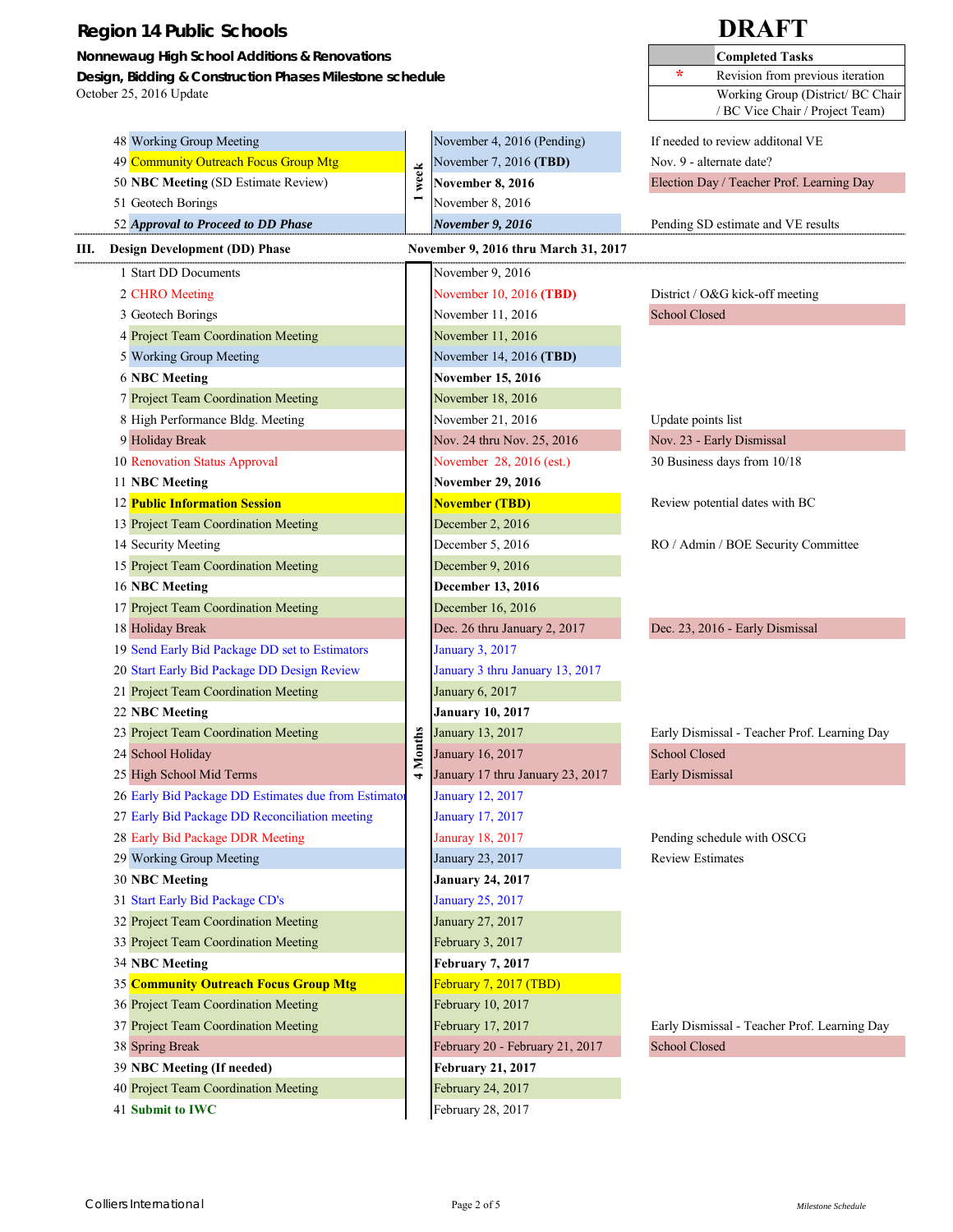**Nonnewaug High School Additions & Renovations** 

**Design, Bidding & Construction Phases Milestone schedule** October 25, 2016 Update

| <b>Completed Tasks</b>           |
|----------------------------------|
| Revision from previous iteration |
| Working Group (District/BC Chair |
| / BC Vice Chair / Project Team)  |

|     | 42 Grant Commitment Letter                                                                                  |             | March 1, 2017 (est.)                 | Timing depends on reimbursement status        |  |  |  |  |  |  |
|-----|-------------------------------------------------------------------------------------------------------------|-------------|--------------------------------------|-----------------------------------------------|--|--|--|--|--|--|
|     | 43 Send DD set to Estimators                                                                                |             | March 3, 2017                        | <b>Includes Early Bid Package CD estimate</b> |  |  |  |  |  |  |
|     | 44 Start DD Design Review                                                                                   |             | March 6 thru March 22, 2017          | Includes Early Bid Package CD set             |  |  |  |  |  |  |
|     | <b>45 NBC Meeting</b>                                                                                       |             | <b>March 7, 2017</b>                 |                                               |  |  |  |  |  |  |
|     | 46 Community Outreach Focus Group Mtg                                                                       |             | March 7, 2017 (TBD)                  |                                               |  |  |  |  |  |  |
|     | <b>47 DDR Meeting</b>                                                                                       |             | <b>March 8, 2017</b>                 |                                               |  |  |  |  |  |  |
|     | 48 Project Team Coordination Meeting                                                                        |             | March 10, 2017                       |                                               |  |  |  |  |  |  |
|     | 49 File Construction Extension Letter w/OSCG                                                                |             | March 13, 2017                       |                                               |  |  |  |  |  |  |
|     | 50 IWC Meeting                                                                                              |             | March 14, 2017 (TBD)                 |                                               |  |  |  |  |  |  |
|     | 51 Early Package CD Estimates due from Estimators                                                           |             | March 15, 2017                       |                                               |  |  |  |  |  |  |
|     | 52 Early Package CD Reconciliation meeting                                                                  |             | March 17, 2017                       |                                               |  |  |  |  |  |  |
|     | 53 Project Team Coordination Meeting                                                                        |             | March 17, 2017                       |                                               |  |  |  |  |  |  |
|     | 54 Working Group Meeting                                                                                    |             | March 20, 2017                       |                                               |  |  |  |  |  |  |
|     | 55 Early Package 3rd Party Code Review                                                                      | Month       | March 20, 2017 thru March 31, 2017   |                                               |  |  |  |  |  |  |
|     | 56 NBC Meeting (if needed)                                                                                  |             | March 21, 2017                       | Review Early Package CD Estimate and VE       |  |  |  |  |  |  |
|     | 57 Submit to P&Z                                                                                            |             | March 22, 2017                       |                                               |  |  |  |  |  |  |
|     | 58 Project Team Coordination Meeting<br>59 DD Estimates due from Estimators<br>60 DD Reconciliation meeting |             | March 24, 2017                       |                                               |  |  |  |  |  |  |
|     |                                                                                                             |             | March 24, 2017                       |                                               |  |  |  |  |  |  |
|     |                                                                                                             |             | March 28, 2017                       |                                               |  |  |  |  |  |  |
|     | 61 Working Group Meeting                                                                                    |             | March 31, 2017                       | Review DD Estimate and VE                     |  |  |  |  |  |  |
|     | 62 NBC Meeting                                                                                              |             | April 4, 2017                        |                                               |  |  |  |  |  |  |
|     | 63 Approval to Proceed to CD Phase                                                                          |             | April 5, 2017                        |                                               |  |  |  |  |  |  |
| IV. | <b>Construction Documentation (CD) Phase</b>                                                                |             | April 5, 2017 thru September 8, 2017 |                                               |  |  |  |  |  |  |
|     | 1 Start CD Documents                                                                                        |             | April 5, 2017                        |                                               |  |  |  |  |  |  |
|     | 2 P&Z Meeting                                                                                               |             | April 5, 2017 (TBD)                  |                                               |  |  |  |  |  |  |
|     | 3 Project Team Coordination Meeting                                                                         |             | April 7, 2017                        |                                               |  |  |  |  |  |  |
|     | 4 Spring Break                                                                                              |             | April 10 thru April 14, 2017         | <b>School Closed</b>                          |  |  |  |  |  |  |
|     | 5 Project Team Coordination Meeting                                                                         |             | April 14, 2017                       | Good Friday                                   |  |  |  |  |  |  |
|     | 6 NBC Meeting (if needed)                                                                                   |             | April 18, 2017                       |                                               |  |  |  |  |  |  |
|     | <b>7 Community Outreach Focus Group Mtg</b>                                                                 |             | April 18, 2017                       |                                               |  |  |  |  |  |  |
|     | 8 Project Team Coordination Meeting                                                                         |             | April 21, 2017                       |                                               |  |  |  |  |  |  |
|     | 9 Project Team Coordination Meeting                                                                         |             | April 28, 2017                       |                                               |  |  |  |  |  |  |
|     | 10 NBC Meeting                                                                                              |             | May 2, 2017                          |                                               |  |  |  |  |  |  |
|     | 11 Project Team Coordination Meeting                                                                        |             | May 5, 2017                          |                                               |  |  |  |  |  |  |
|     | 12 Project Team Coordination Meeting                                                                        |             | May 12, 2017                         |                                               |  |  |  |  |  |  |
|     | 13 NBC Meeting (If needed)                                                                                  |             | May 16, 2017                         |                                               |  |  |  |  |  |  |
|     | 14 Project Team Coordination Meeting                                                                        |             | May 19, 2017                         |                                               |  |  |  |  |  |  |
|     | <b>15 Public Information Session</b>                                                                        |             | May 23, 2017 (TBD)                   |                                               |  |  |  |  |  |  |
|     | 16 Project Team Coordination Meeting                                                                        |             | May 26, 2017                         | Early Dismissal - Teacher Prof. Learning Day  |  |  |  |  |  |  |
|     | <b>17 DEEP Flood Management Application</b>                                                                 | Months<br>3 | <b>TBD</b>                           |                                               |  |  |  |  |  |  |
|     | 18 OSTA Submission (if required)                                                                            |             | <b>TBD</b>                           |                                               |  |  |  |  |  |  |
|     | 19 Stormwater Discharge Permit                                                                              |             | <b>TBD</b>                           |                                               |  |  |  |  |  |  |
|     | 20 DEEP / Pomperaug Health Dept. Septic Approva                                                             |             | TBD                                  | <b>School Closed</b>                          |  |  |  |  |  |  |
|     | 21 School Holiday                                                                                           |             | May 29, 2017                         |                                               |  |  |  |  |  |  |
|     | 22 NBC Meeting                                                                                              |             | May 30, 2017                         |                                               |  |  |  |  |  |  |
|     | 23 Project Team Coordination Meeting                                                                        |             | June 2, 2017                         |                                               |  |  |  |  |  |  |
|     | 24 90% CDs Review                                                                                           |             | June 2, 2017                         |                                               |  |  |  |  |  |  |
|     | 25 90% CDs to Estimators                                                                                    |             | June 2, 2017                         |                                               |  |  |  |  |  |  |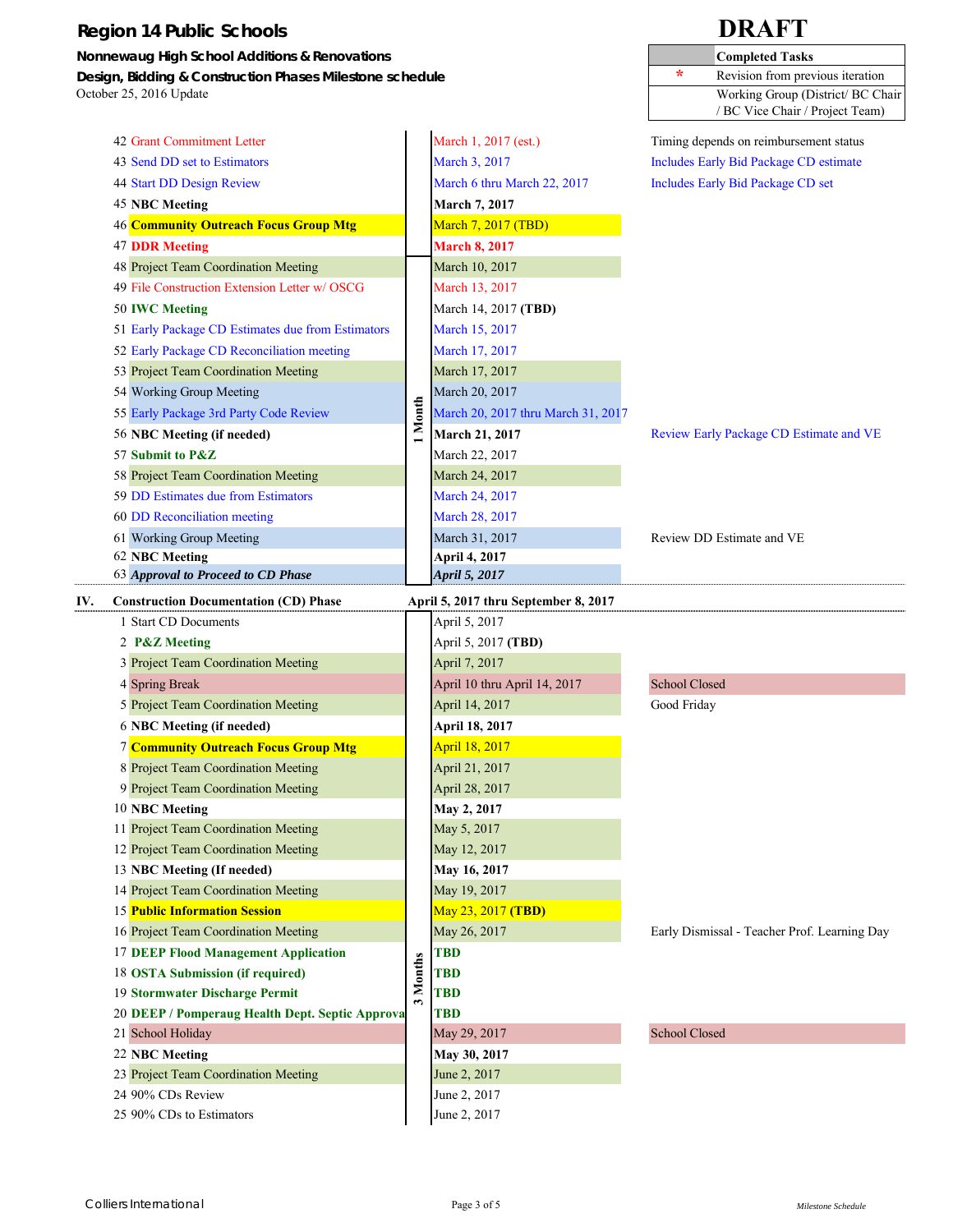**Nonnewaug High School Additions & Renovations Design, Bidding & Construction Phases Milestone schedule** October 25, 2016 Update

|   | <b>Completed Tasks</b>            |
|---|-----------------------------------|
| ÷ | Revision from previous iteration  |
|   | Working Group (District/ BC Chair |
|   | / BC Vice Chair / Project Team)   |

| 26 Project Team Coordination Meeting       |          | June 9. 2017                     |                                          |
|--------------------------------------------|----------|----------------------------------|------------------------------------------|
| 27 Last Day of School                      |          | June 12, 2017 (est.)             |                                          |
| 28 Summer Break                            |          | June 13 thru August 31, 2017     | <b>School Closed</b>                     |
| 29 NBC Meeting                             |          | June 13, 2017                    |                                          |
| 30 90% CD Estimates Due                    |          | June 16, 2017                    |                                          |
| 31 Working Group Meeting                   |          | June 19, 2017                    |                                          |
| 32 90% CD Est. Reconciliation meeting      |          | June 20, 2017                    |                                          |
| 33 Last Day of School                      |          | June 19 - June 23, 2017 (est.)   |                                          |
| 34 Project Team Coordination Meeting       |          | June 23, 2017                    |                                          |
| 35 NBC Meeting (If needed)                 |          | June 27, 2017                    |                                          |
| 36 100% CD Set for 3rd Party Code Review   |          | June 30, 2017 thru July 28, 2017 |                                          |
| 37 Holiday Break                           |          | July 3 thru July 7, 2017         |                                          |
| 38 Project Team Coordination Meeting       |          | July 7, 2017                     |                                          |
| 39 NBC Meeting                             |          | <b>July 11, 2017</b>             |                                          |
| 40 Project Team Coordination Meeting       |          | July 14, 2017                    |                                          |
| 41 Project Team Coordination Meeting       |          | July 21, 2017                    |                                          |
| 42 NBC Meeting (If needed)                 |          | July 25, 2017                    |                                          |
| <b>43 Receive Plan Review Comments</b>     |          | July 28, 2017                    | Project Team Conf Call                   |
| <b>44 Incorporate Plan Review Comments</b> | 2 Months | July 31, 2017 thru Aug. 14, 2017 |                                          |
| <b>45 NBC Meeting</b>                      |          | <b>August 8, 2017</b>            |                                          |
| 46 Re-submit corrected CDs                 |          | August 15, 2017                  |                                          |
| 47 Local Building Offical Sign-Off         |          | August 25, 2017                  | Subject to Local Reviewer                |
| <b>48 NBC Special Meeting</b>              |          | <b>August 29, 2017</b>           |                                          |
| 49 BC and BOE Meeting                      |          | <b>August 29, 2017</b>           | Approval to go to Bid                    |
| 50 Return to OSCG with Permit or Sign-Off  |          | <b>August 30, 2017</b>           |                                          |
| 51 Advertise Project                       |          | September 8, 2017                | Allow 8 days for OSCG to approve for bid |
|                                            |          |                                  |                                          |